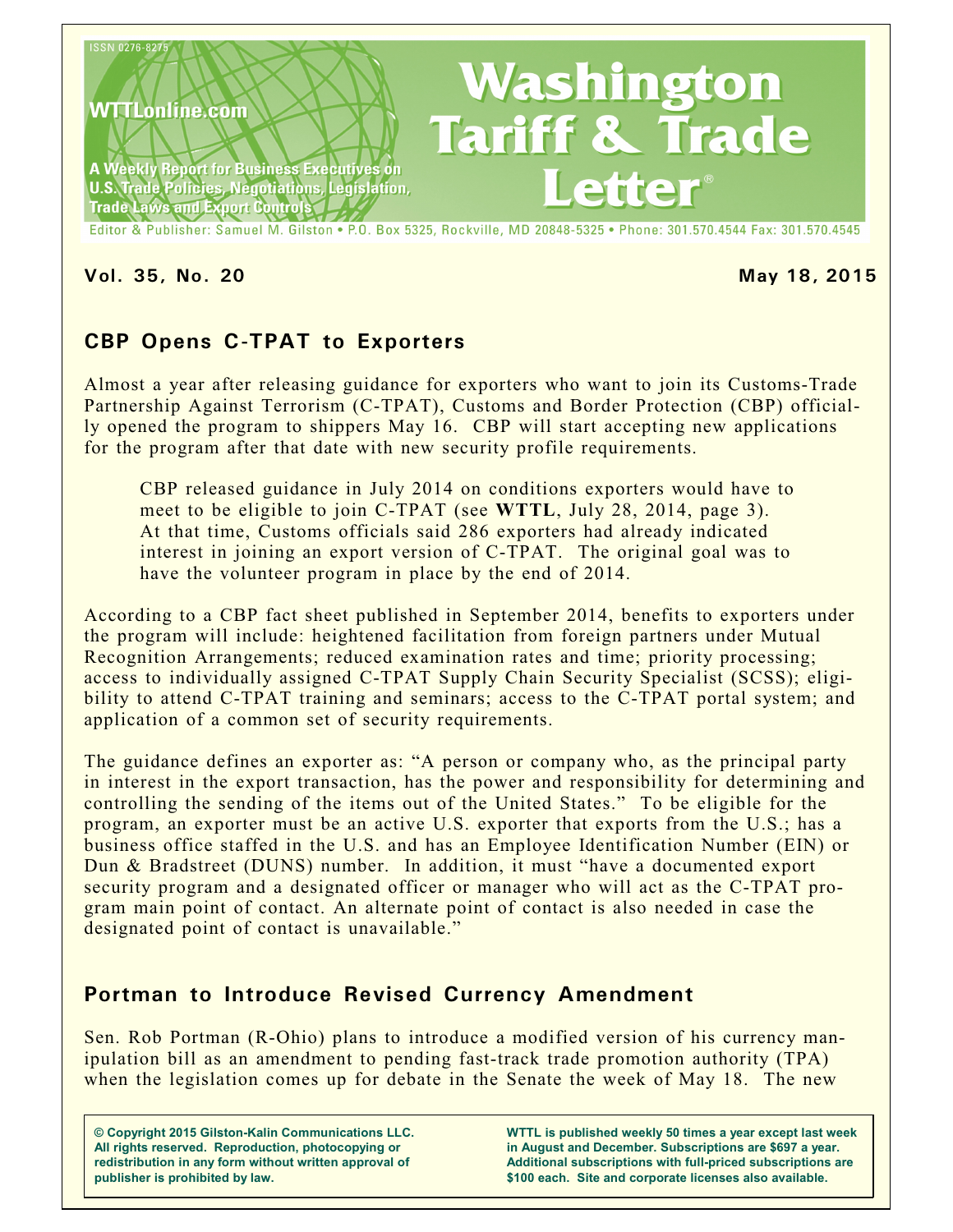version seeks to address concerns of the Obama administration and the business community that his original plan could trigger retaliation against countries, including the U.S., that adjust their monetary policies for non-trade reasons. The amendment "has been redrafted in the last week to address some of the concerns that have been raised by my colleagues," Portman told WTTL in an exclusive interview. "It's been clarified to make it crystal clear that it does not impact monetary policy because there was concern raised even though we addressed the issue directly on the IMF standards," Portman said.

"In other words, it had to be consistent with IMF, that the language is consistent with IMF," he added. "People thought it would affect monetary policy. So we added an additional element just saying that this should not apply to governments using monetary policy," he explained.

Portman and Sen. Debbie Stabenow (D-Mich.) first tried to attach the original amendment to the TPA bill when it was under consideration by the Senate Finance Committee (see **WTTL**, April 27, page 1). The amendment was defeated by an 11-15 vote. Portman told WTTL he was not sure he would have the votes to pass the amendment on the Senate floor, where a 60-vote majority is likely to be required. TPA backers want to keep the Senate bill (H.R. 1314) as clean as possible to avoid the need for a conference committee to resolve differences with an expected House version.

Portman's amendment, which would make the elimination of currency manipulation for trade purposes a negotiating objective in trade talks and subject to dispute settlement, drew strong opposition from the Obama administration and especially Treasury Secretary Jacob Lew. Whether it gets added to a House TPA bill or survives a conference committee remains doubtful.

Meanwhile, a provision to make currency manipulation subject to countervailing duty (CVD) remedies, which is included in a separate Customs enforcement bill (H.R. 644) that the Senate passed May 14 on a 78-20 vote, continues to face objections from the administration and Senate Finance Committee Chairman Orrin Hatch (R-Utah). Sponsored by Sen. Charles Schumer (D-N.Y.), the provision is not included in the Customs bill the House Ways and Means Committee reported out April 23.

President Obama praised the Senate for moving on TPA and passing Customs and trade preferences measures, but said he still had objections to the currency CVD provisions. "I have expressed concerns about how the currency language in the bill is drafted, but I have talked with Senator Schumer, Sherrod Brown and others about how we can work on language that does not end up having blowback effect on our abilities to maintain our own monetary policies," he said at a May 14 press conference at Camp David.

On the Senate floor, Hatch criticized the provision as being very problematic. "First of all, it is likely not compliant with our existing international trade commitments," he said. "It would effectively require the imposition of trade sanctions that, under the language of the legislation, could be based on presumptions without support. And it will almost certainly invite retaliatory trade sanctions from our trading partners," he added.

"This provision, unfortunately, simply won't work, since it assumes accurate knowledge and abilities to determine some fundamental equilibrium exchange rates that the IMF and the economics profession simply do not have. Under the questionable provision of the bill which allows for investigation of currency undervaluation, and potential ensuing

> **© Copyright 2015 Gilston-Kalin Communications LLC. All rights reserved. Reproduction, photocopying or redistribution in any form without approval of publisher is prohibited by law.**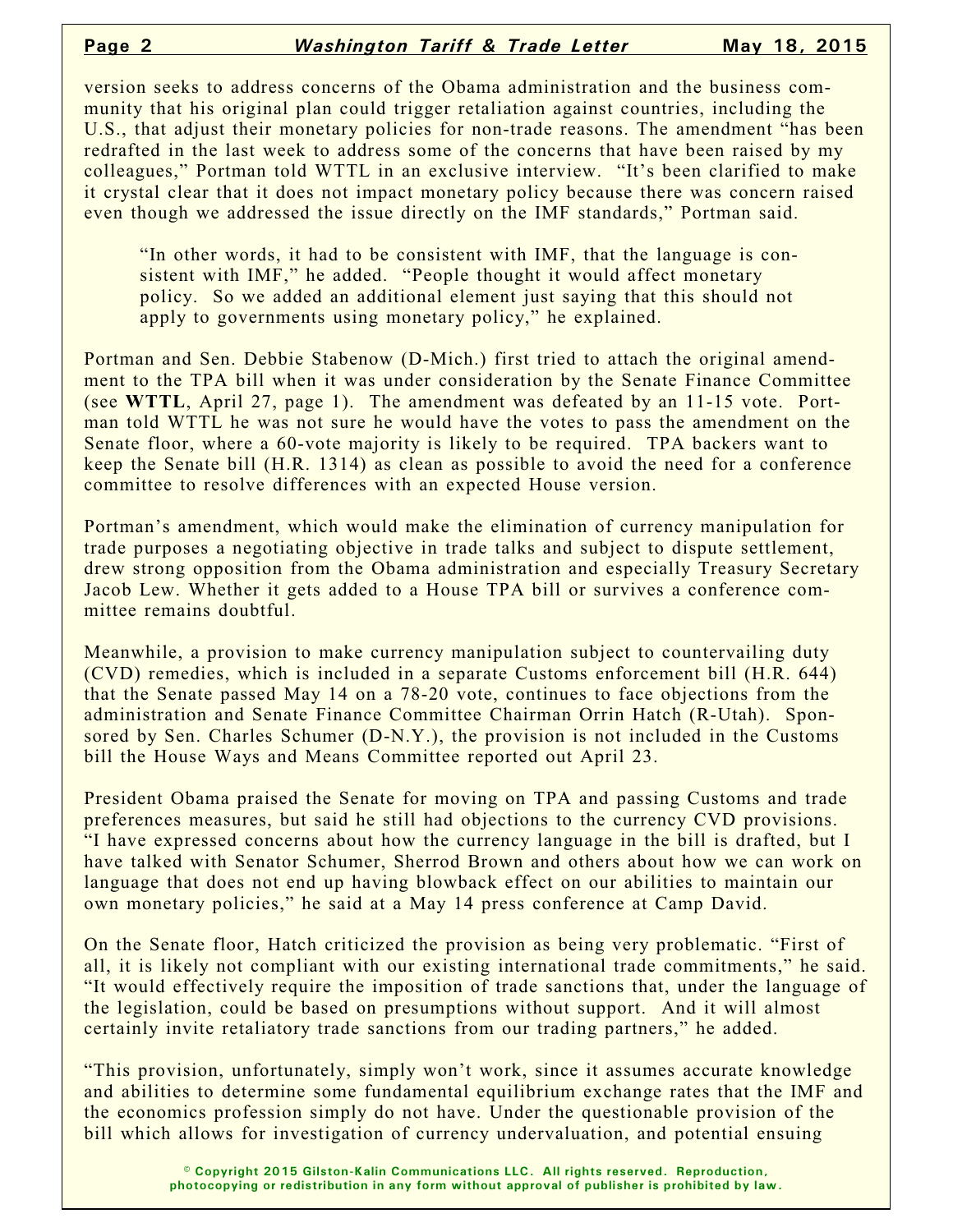trade actions, I believe that the authors of the provision were overly heroic, and mistaken in their belief about the precision of currency valuation technology," Hatch said.

## **Drama, Drama, Drama Marks Senate Action on Trade Bills**

The drama in the Senate over fast-track trade promotion authority (TPA) the week of May 11 is likely to be repeated when the legislation gets taken up by the House probably in early June, congressional sources predict. The ability of Democrats to force a Senate vote on Customs enforcement and trade preferences measures before a cloture vote on moving forward on a debate of TPA will be the model for House Democrats who want to be able to vote on TPA, one congressional aide told WTTL.

The revolt of 13 pro-trade Democrats who voted against cloture on a motion to proceed to debate on a TPA bill (H.R. 1314) May 12, reflects in part President Obama's lame-duck status as well as recognition that Sen. Charles Schumer (D-N.Y.), who maneuvered the defeat along with Minority Leader Harry Reid (D-Nev.), is expected to become Democratic leader in 2017.

After two days of negotiations between Republicans and Democrats, Majority Leader Mitch McConnell (R-Ky.) bowed to Democratic demands for a vote first on a Customs enforcement bill (H.R. 644) and a trade preferences bill (H.R. 1295) before moving on to a cloture vote. In the end, the Customs measure passed on a 78-20 vote and the preferences bill cleared by an overwhelming 97-1 margin.

Then cloture was invoked on a 65-33 vote with 13 Democrats joining the majority. The Democrats voting for cloture were Michael Bennet (Colo.), Maria Cantwell (Wash.), Tom Carper (Del.), Chris Coons (Del.), Dianne Feinstein (Calif.), Heidi Heitkamp (N.D.), Tim Kaine (Va.), Claire McCaskill (Mo.), Patty Murray (Wash.), Bill Nelson (Fla.), Jeanne Shaheen (N.H.), Mark Warner (Va.) and Ron Wyden (Ore.).

With cloture invoked, the Senate will begin debate on TPA late Monday, May 18, with amendments to be proposed over the following two to three days. Congressional sources expect McConnell to introduce another cloture motion on Tuesday to bring the debate to a close and vote on final passage even while amendments continue to be offered. The goal is to finish votes on amendments and debate and have a final vote on passage by Friday, May 22, before lawmakers leave for their week-long Memorial Day recess.

The decision of Democrats, including Wyden, who was co-author of the TPA bill, to vote against cloture caused hard feelings among Republicans, especially Finance Committee Chairman Orrin Hatch (R-Utah), who thought he had a deal to move TPA and trade adjustment assistance (TAA) together with no deal on the other two bills. "I'm a little uptight because I believe words have been broken," Hatch told reporters.

Wyden supported Democratic demands for votes on all four trade bills, but he looked like a bank manager who was being forced to open the vault for bank robbers because his wife and children were being held hostage at their home. The first cloture vote was defeated on a 52-45 vote, with Carper being the only Democrat backing the motion, which needed 60 votes to pass. After 5:30 P.M. when the Senate reconvenes May 18, several amendments to TPA are already on deck, including one to restore funding levels for TAA and one to make religious freedom a TPA negotiating objective. Both are likely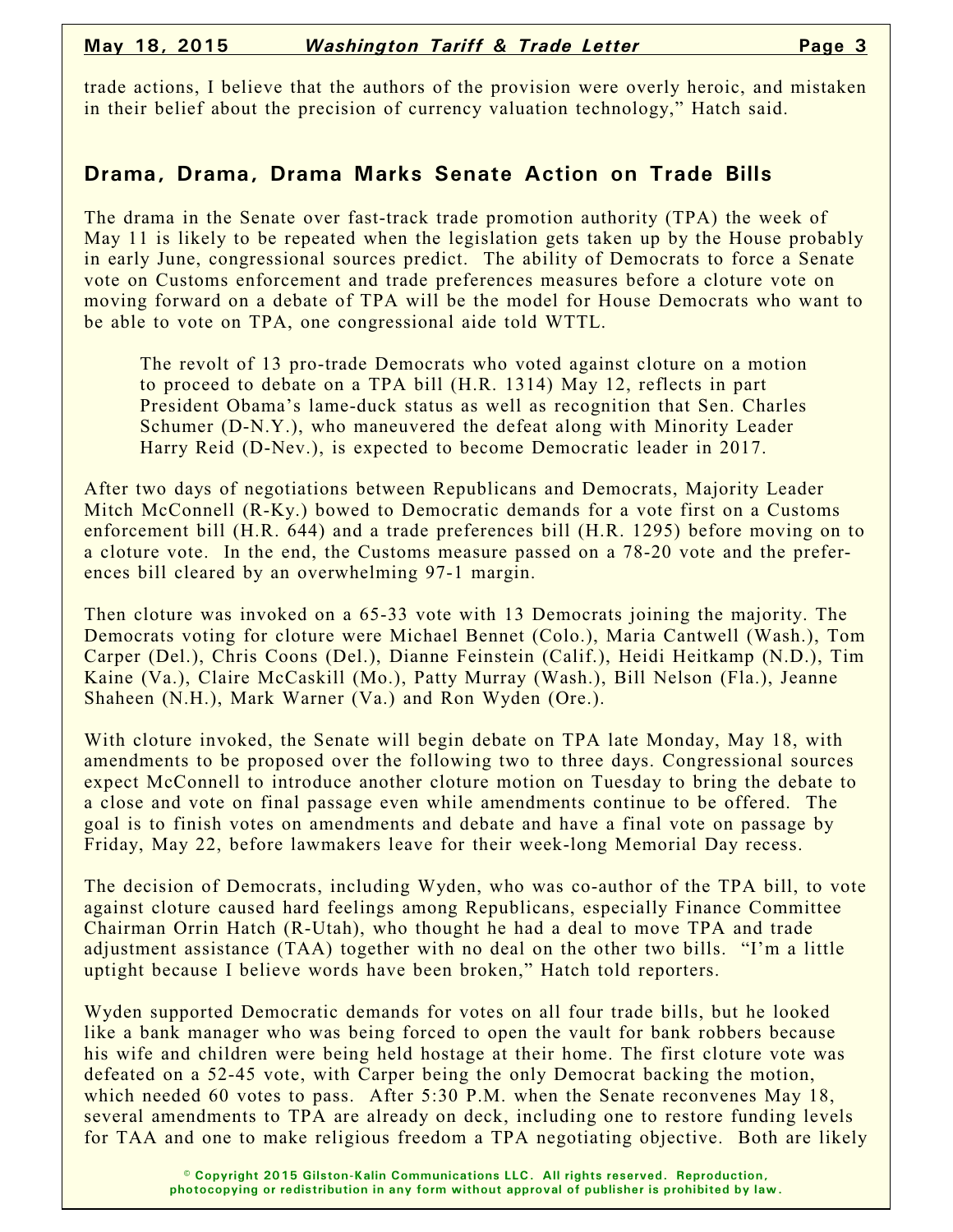to fall short of the 60-vote threshold. On the following days, more amendments will be offered, including Sen. Rob Portman's (R-Ohio) currency amendment (see related story page 1) and Democratic attempts to attach the enforcement and preferences measures to TPA to create a single bill to send to the House.

Democratic supporters of TPA in the Senate say their maneuvering should help Democratic backers of the bill in the House when it gets there in early June, along with the Customs enforcement legislation. They contend a vote on the Customs measure could provide some political cover for House Democrats who will be able to argue in their home districts that they voted for stronger trade enforcement rules that address many of the objections that unions, environmentalists and consumers have to trade deals.

After the Senate votes May 14, House Ways and Means Committee Chairman Paul Ryan (R-Wis.) issued a statement indicating that he will bring all four measures, TPA, TAA, Customs enforcement and trade preferences, to the House floor for votes. "Enacting TPA will hold the administration accountable and help us achieve better trade agreements for American workers and job creators. In addition, we must enact a trade preferences bill as well as legislation updating our customs and trade enforcement laws. My concerns with some of the provisions in the Senate customs bill are well known, but I look forward to reconciling the differences between the House and Senate bills so that we can ensure strong enforcement of our trade laws," he said.

## **Senators Introduce Legislation to Lift Crude Oil Export Ban**

Senate Energy and Natural Resources Committee Chairman Sen. Lisa Murkowski (R-Alaska) and Sen. Heidi Heitkamp (D-N.D.), along with 11 other Republican senators, introduced legislation (S.1312) May 12 to end the export ban on domestic crude oil. For now, Murkowski told WTTL she does not intend to push the measure as a standalone bill, but will try to attach it to broader energy legislation her committee is drafting.

She also said she might try to attach it as an amendment to pending fasttrack trade promotion authority. Murkowski had announced plans for her bill in April (see **WTTL**, April 27, page 1)*.*

Murkowski told WTTL that she recognizes the opposition in the Senate to lifting the ban, including from Sen. Edward Markey (D-Mass.). "He is one vote. All I have to do is find 60," she said. "Everyday I am more encouraged by the progress" we're making, she added. "I am very sensitive to the fact that we have had this policy in place from when I graduated from high school," Murkowski said.

The new legislation will be part of a June 4 hearing her committee will hold as part of a series of hearings aimed at producing a broad energy package. "Right now I'm not thinking about moving it standalone," she said, indicating that she wants it as part of a bigger energy bill. "It makes sense in there as part of a bigger, broader updating of our energy architecture," she added. The Alaska Republican also dismissed Commerce's willingness to clarify its regulations on what petroleum condensates can be exported without a license. "That's an itty bitty drop," she said. Murkowski's bill, the Energy Supply and Distribution Act of 2015, would authorize U.S. exports of all crude oil and condensate without federal license, "on the same basis as exports of petroleum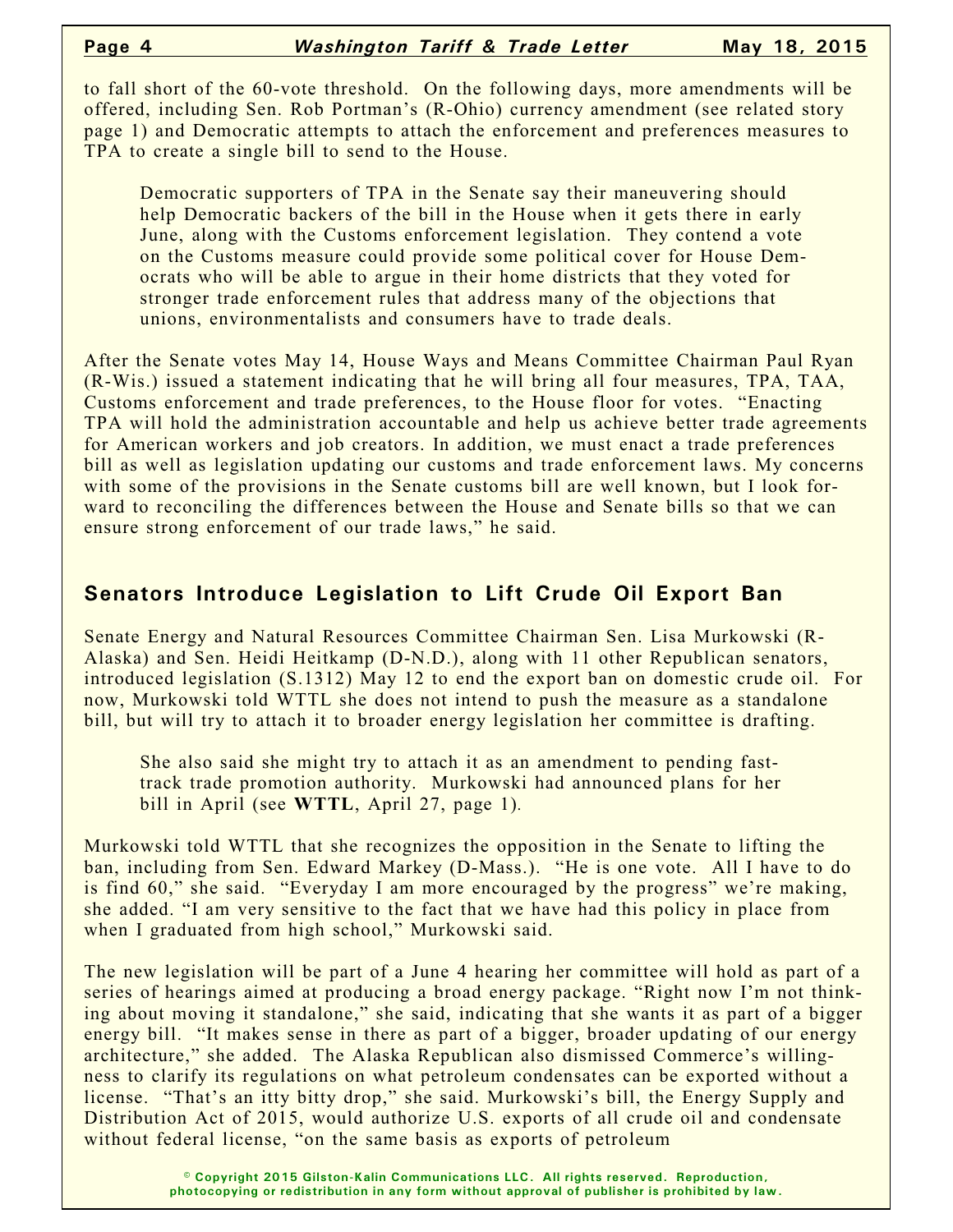### **May 18, 2015** *Washington Tariff & Trade Letter* **Page 5**

products are currently authorized," a committee factsheet noted. "An exception is made for oil stored in the Strategic Petroleum Reserve. This provision builds on analysis conducted by the Energy Information Administration (EIA), the Congressional Budget Office, the Government Accountability Office, and many other organizations," it added.

In addition, the bill would direct the Department of Energy (DOE) to create a standard definition of "condensate"; authorize DOE and the Interior Department to assess condensate separately from crude oil; and affirm the Commerce Department's 2014 decision to treat processed condensate as a petroleum product, which may be exported without a license.

The bill also would direct the secretary of Energy to improve the understanding of "energy security" across the federal government; authorize the secretary to lead interagency efforts on "shared infrastructure" analysis and training related to cross-border energy projects; and authorize a program requested by EIA to share data with Mexico and Canada on cross-border energy flows.

While Murkowski's bill will be referred to her committee, Heitkamp said she also plans to "introduce complementary legislation to that will hopefully be combined with this bill to make sure our legislation to lift the ban is as strong and comprehensive as possible." Heitkamp's version will be referred to the Senate Banking Committee which has jurisdiction over the now-expired Export Administration Act.

# **How Much Will TPP Add to U.S.-Asia Trade?**

The worst fears of opponents of the Trans-Pacific Partnership (TPP) and the best hopes of its supporters are both likely to be realized based on current trade trends. Trade with the 11 Asia-Pacific countries participating in TPP talks has already been growing and is likely to continue, given the region's growing economies and rising wealth. The question for TPP is whether it will accelerate that trade only incrementally or exponentially above normal growth rates. Based on current economic projections, the pact will add only incrementally to trade flows (see chart next page).

In the last five years, U.S. merchandise exports to the 11 TPP countries have grown 45%, which is slower than the overall growth of U.S. exports, which increased 53% during that period. Imports from those TPP countries rose 54.5% from 2009 to 2014, while total U.S. imports gained 50%.

The rise of trade during those five years was somewhat distorted by the use of 2009 as the base year because trade had dropped 18% that year during the Great Recession. The strong bounce back in the following two years has not been sustained. In the coming years, the World Trade Organization (WTO) has projected even slower growth in world trade, which is seen rising 3% to 4% annually compared to the 5% to 6% pace of the 1990s and early 2000s.

Some economists play down the moderate picture of merchandise trade growth. They say the real benefit from a TPP deal will be in the growth of services trade and foreign investment. In addition, while overall growth may be incremental, there will be a significant growth in certain goods sectors that still face high tariffs in some TPP countries, notably Japan. Future trade growth with TPP countries also is skewed by the large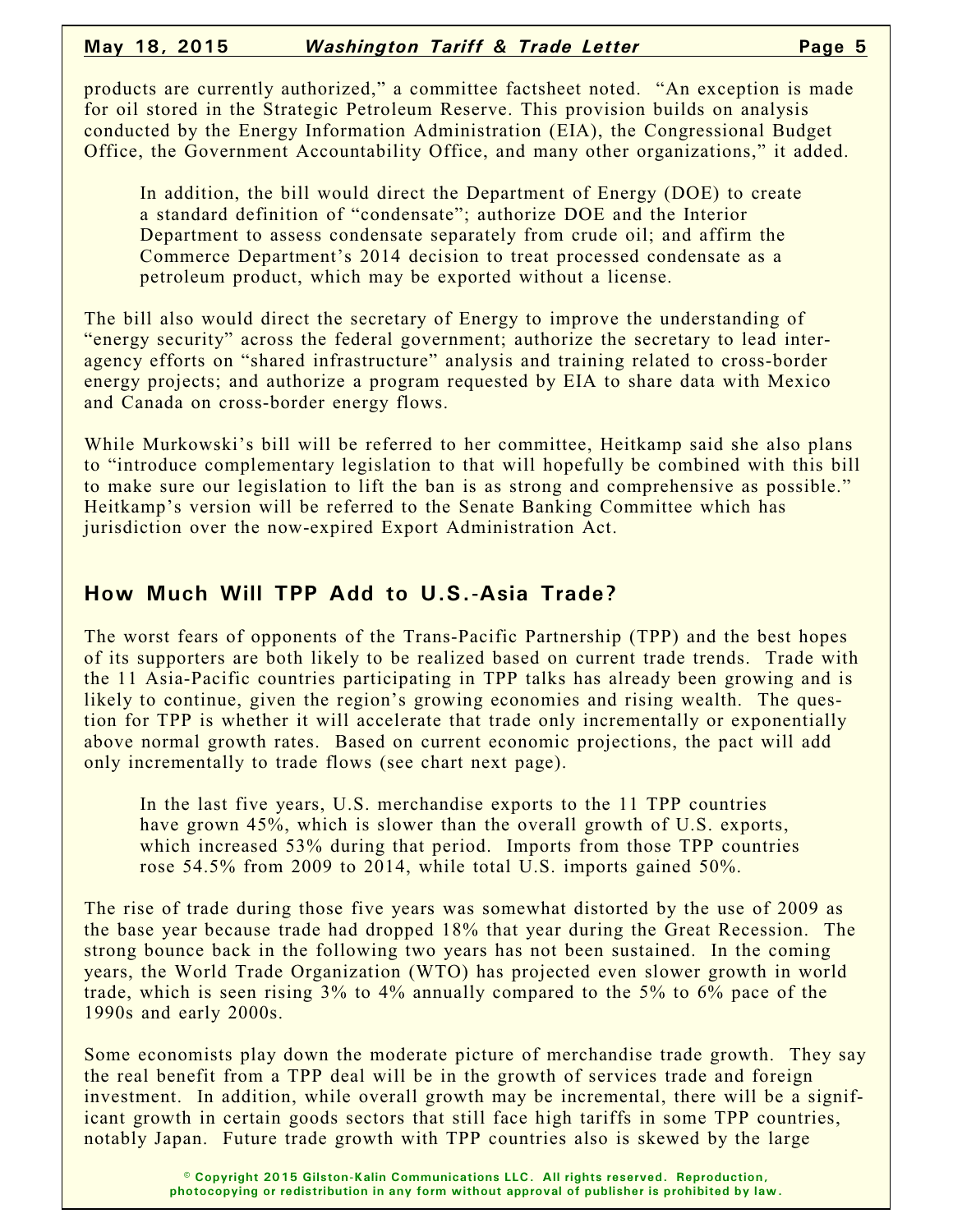### **Page 6** *Washington Tariff & Trade Letter* **May 18, 2015**

portion of trade that Canada and Mexico, existing NAFTA partners, account for. When those two neighbors are excluded from the data, the remaining size of trade drops significantly. When all six current free trade agreement (FTA) partners are subtracted from the TPP figures, the number becomes even smaller, with Japan accounting for most of

| U.S. Trade with 11 TPP Countries 2009-2014<br>(in billions - * Current FTA Partners) |                                |                                |                    |                                |                                |                    |
|--------------------------------------------------------------------------------------|--------------------------------|--------------------------------|--------------------|--------------------------------|--------------------------------|--------------------|
| <b>Country</b><br>(population)                                                       | U.S.<br><b>Exports</b><br>2009 | U.S.<br><b>Exports</b><br>2014 | %<br><b>Change</b> | U.S.<br><b>Imports</b><br>2009 | U.S.<br><b>Imports</b><br>2014 | %<br><b>Change</b> |
| Australia*<br>$(225$ million)                                                        | \$19.6                         | \$26.7                         | 36%                | \$8.0                          | \$10.7                         | 33%                |
| <b>Brunei</b><br>(422,000)                                                           | 0.1                            | 0.55                           | 450%               | 0.04                           | 0.03                           | $-24%$             |
| Canada*<br>$(34$ million)                                                            | 249.3                          | 312.1                          | 25%                | 226.2                          | 346.0                          | 53%                |
| Chile*<br>$(17.4$ million)                                                           | 9.3                            | 16.6                           | 78%                | 5.9                            | 9.5                            | 61%                |
| Japan<br>$(127 \text{ million})$                                                     | 51.1                           | 66.9                           | 31%                | 95.8                           | 133.9                          | 39%                |
| Malaysia<br>$(30$ million)                                                           | 10.4                           | 13.1                           | 26%                | 23.3                           | 30.4                           | 30%                |
| Mexico*<br>$(120 \text{ million})$                                                   | 128.9                          | 240.3                          | 86%                | 176.6                          | 294.1                          | 41%                |
| New Zealand<br>$(4.4$ million)                                                       | 2.1                            | 4.26                           | 103%               | 2.56                           | 3.97                           | 55%                |
| Peru*<br>(30 million)                                                                | 4.9                            | 10.0                           | 104%               | 4.2                            | 6.0                            | 43%                |
| Singapore*<br>$(5.5$ million)                                                        | 22.2                           | 30.5                           | 37%                | 15.7                           | 16.5                           | $5\%$              |
| Vietnam<br>$(93$ million)                                                            | 3.0                            | 5.7                            | 90%                | 12.3                           | 30.6                           | 149%               |
| <b>TOTAL</b>                                                                         | 500.9                          | 726.7                          | 45%                | 570.6                          | 881.7                          | 54.5%              |
| Ex-Mexico,<br>Canada                                                                 | 122.7                          | 174.3                          | 40%                | 167.8                          | 241.6                          | 44%                |
| * All FTAs                                                                           | 434.2                          | 636.2                          | 46.5%              | 436.6                          | 682.8                          | 56.5%              |
| All Non-<br><b>FTAs</b>                                                              | 66.7                           | 90.5                           | 35%                | 134                            | 198.9                          | 48%                |

 $\overline{\phantom{a}}$  the balance. The U.S. now runs a \$155 billion trade deficit with the 11 TPP partners.

If trade with those countries were to grow at the same rate in the next five years as it has in the last half decade, U.S. exports would grow by about \$327 billion, but the trade deficit could balloon to more than \$300 billion, which trade critics will jump on.

Canada, Mexico and Japan account for most of the current deficit, although the U.S. also has a \$25 billion deficit with Vietnam.

Trade supporters discount the deficits with Canada and Mexico, noting the shortfall is due mostly to oil, which they don't count in their merchandise numbers. Autos and auto parts also contribute to the deficits with Canada, Mexico and Japan.

Thus, the main focus of future TPP trade clearly falls on three countries with which the U.S. now has trade deficits, Japan,

Malaysia and Vietnam. The U.S. has been fighting for access to the Japanese market for nearly 30 years with trade growing but moderately. For more than a decade, U.S. exports to Japan have been restrained by Japan's continuing economic slump, and a significant increase in trade will depend on a strong Japanese economic uptick. Moreover, while certain service and trade sectors will certainly benefit from a deal with Tokyo, Japan's encrusted business practices could continue to hinder growth for U.S.

> **© Copyright 2015 Gilston-Kalin Communications LLC. All rights reserved. Reproduction, photocopying or redistribution in any form without approval of publisher is prohibited by law.**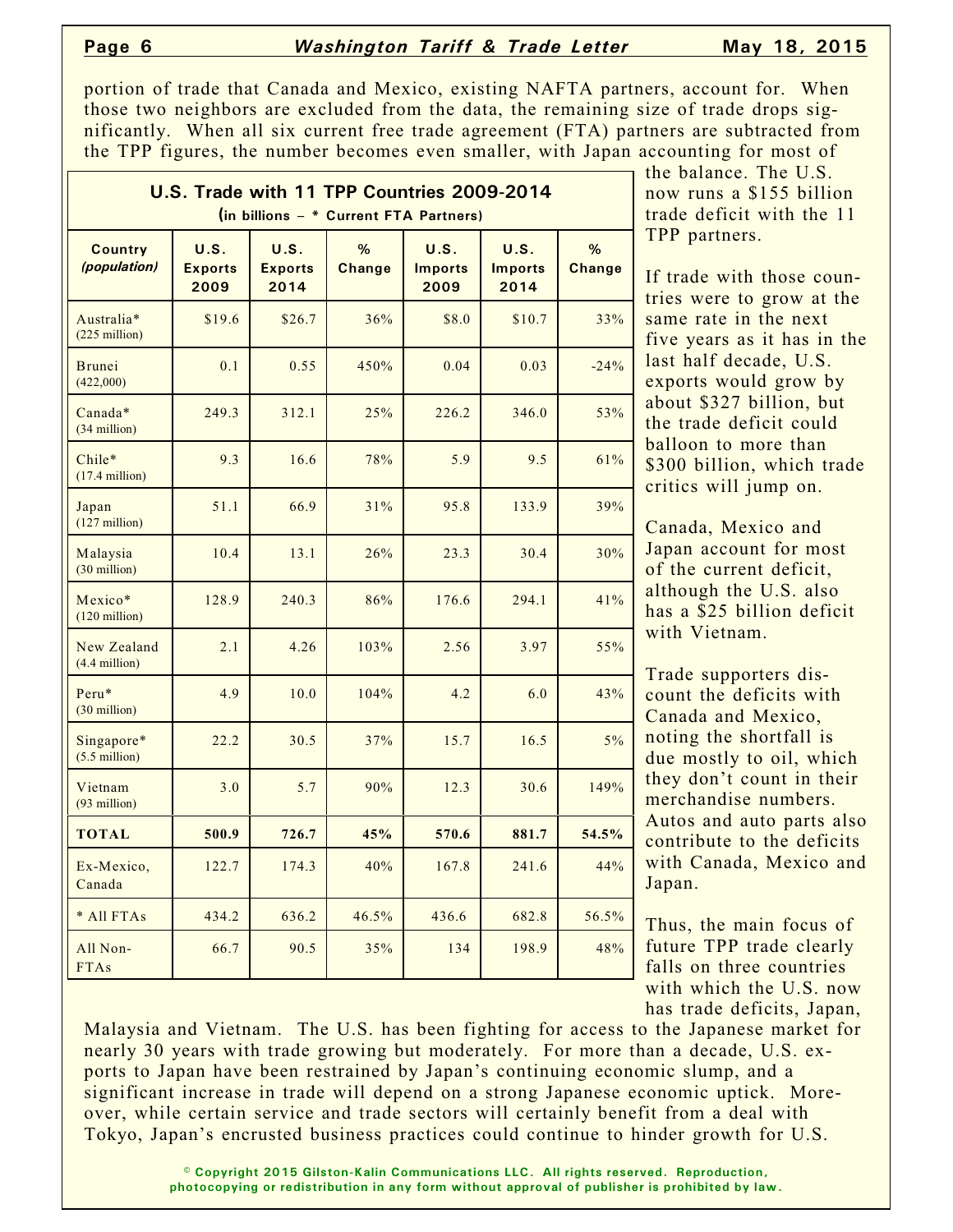### **May 18, 2015** *Washington Tariff & Trade Letter* **Page 7**

exporters. Malaysia and Vietnam are growing economies that will be good markets for U.S. exports and services, but the U.S. trade deficits with those two counties are likely to persist and possibly expand. If those countries get duty-free access to the U.S., they are likely to benefit from the already apparent movement of production from China to them, especially for apparel manufacturing in Vietnam. The remaining non-current FTA countries, Brunei and New Zealand, have small populations that won't become significant customers or competing producers.

# **Ex-Im Will Stop Handling Major Financing Deals**

In anticipation that it will fail to get it reauthorized by June 30 when its current charter expires, the Export-Import Bank (Ex-Im) will stop processing major project financing deals valued at over \$100 million after May 21. That is the date of the next Ex-Im board meeting and the latest day that would give it enough time to send Congress required advance notification of the financing.

While bank sources say Ex-Im is continuing to accept applications for allsize financing, there reportedly is a push to work on cases that can be completed by June 30. Although the bank handles few transactions valued at more than \$100 million annually, industry sources say smaller deals also face the possibility of not getting approved unless the charter is extended.

As House Financial Services Committee Chairman Jeb Hensarling (R-Texas) continues to block reauthorization legislation, bank supporters say they hope Senate Banking Committee Chairman Richard Shelby (R-Ala.) will introduce or support a Senate bill to keep the bank open. Shelby plans to hold hearings on Ex-Im June 2 and 4.

In an interview with WTTL, Shelby said he wasn't certain about introducing a bill of his own. "We're going to hold hearings first," he said, noting that support for Ex-Im in the Senate "is probably mixed." He said he recognizes that the bank is controversial and a lot of people are against it. When asked if he supports Ex-Im's renewal, he said "if we could ever reform it, I'd be for it probably, but I've got some questions."

Ex-Im's industry supporters admit they are uncertain about the chances for getting legislation passed that will keep Ex-Im running. John Hardy, president of the Coalition for Employment Through Exports (CEE), said he is confident that House leaders recognizes the risk facing the bank and will "find a path" to renew the bank. But for now, "there is no clear path forward," Hardy told reporters May 11.

Hardy conceded that any reauthorization bill that passes will include some bank reform requirements that industry is willing to accept even if Ex-Im objects. In particular, industry is likely to support one bill (H.R. 597), introduced by Rep. Stephen Fincher (R-Tenn.), which includes several bank reforms. Other pending reauthorization bills include measures introduced by Rep. Maxine Waters (D-Calif.) (H.R. 1031), Sens. Mark Kirk (R-Ill.) and Heidi Heitkamp (D-N.D.) (S. 819) and Sen. Jeanne Shaheen (D-N.H.) (S. 824).

Meanwhile, the U.S. Chamber of Commerce launched an ad campaign May 11 in dozens of congressional districts to support Ex-Im reauthorization. "Time is running out. If Ex-Im's charter is not renewed, there will be real consequences — lost sales and lost jobs in communities all across America," said Chamber President Tom Donohue.